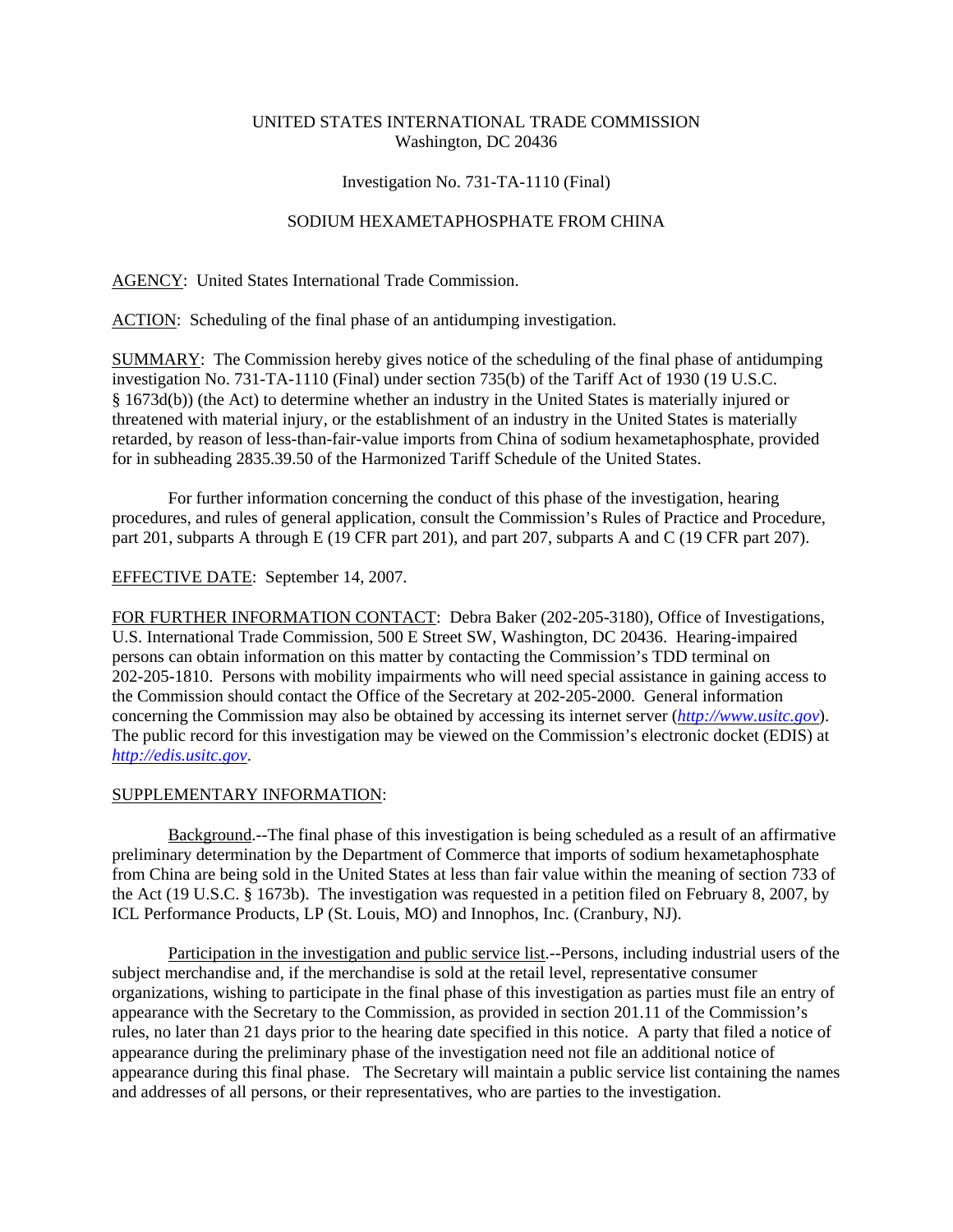Limited disclosure of business proprietary information (BPI) under an administrative protective order (APO) and BPI service list.--Pursuant to section 207.7(a) of the Commission's rules, the Secretary will make BPI gathered in the final phase of this investigation available to authorized applicants under the APO issued in the investigation, provided that the application is made no later than 21 days prior to the hearing date specified in this notice. Authorized applicants must represent interested parties, as defined by 19 U.S.C. § 1677(9), who are parties to the investigation. A party granted access to BPI in the preliminary phase of the investigation need not reapply for such access. A separate service list will be maintained by the Secretary for those parties authorized to receive BPI under the APO.

Staff report.--The prehearing staff report in the final phase of this investigation will be placed in the nonpublic record on January 9, 2008, and a public version will be issued thereafter, pursuant to section 207.22 of the Commission's rules.

Hearing.--The Commission will hold a hearing in connection with the final phase of this investigation beginning at 9:30 a.m. on January 24, 2008, at the U.S. International Trade Commission Building. Requests to appear at the hearing should be filed in writing with the Secretary to the Commission on or before January 15, 2008. A nonparty who has testimony that may aid the Commission's deliberations may request permission to present a short statement at the hearing. All parties and nonparties desiring to appear at the hearing and make oral presentations should attend a prehearing conference to be held at 9:30 a.m. on January 17, 2008, at the U.S. International Trade Commission Building. Oral testimony and written materials to be submitted at the public hearing are governed by sections 201.6(b)(2), 201.13(f), and 207.24 of the Commission's rules. Parties must submit any request to present a portion of their hearing testimony in camera no later than 7 business days prior to the date of the hearing.

Written submissions.--Each party who is an interested party shall submit a prehearing brief to the Commission. Prehearing briefs must conform with the provisions of section 207.23 of the Commission's rules; the deadline for filing is January 16, 2008. Parties may also file written testimony in connection with their presentation at the hearing, as provided in section 207.24 of the Commission's rules, and posthearing briefs, which must conform with the provisions of section 207.25 of the Commission's rules. The deadline for filing posthearing briefs is January 31, 2008; witness testimony must be filed no later than three days before the hearing. In addition, any person who has not entered an appearance as a party to the investigation may submit a written statement of information pertinent to the subject of the investigation, including statements of support or opposition to the petition, on or before January 31, 2008. On February 15, 2008, the Commission will make available to parties all information on which they have not had an opportunity to comment. Parties may submit final comments on this information on or before February 20, 2008, but such final comments must not contain new factual information and must otherwise comply with section 207.30 of the Commission's rules. All written submissions must conform with the provisions of section 201.8 of the Commission's rules; any submissions that contain BPI must also conform with the requirements of sections 201.6, 207.3, and 207.7 of the Commission's rules. The Commission's rules do not authorize filing of submissions with the Secretary by facsimile or electronic means, except to the extent permitted by section 201.8 of the Commission's rules, as amended, 67 Fed. Reg. 68036 (November 8, 2002). Even where electronic filing of a document is permitted, certain documents must also be filed in paper form, as specified in II (C) of the Commission's Handbook on Electronic Filing Procedures, 67 Fed. Reg. 68168, 68173 (November 8, 2002).

Additional written submissions to the Commission, including requests pursuant to section 201.12 of the Commission's rules, shall not be accepted unless good cause is shown for accepting such